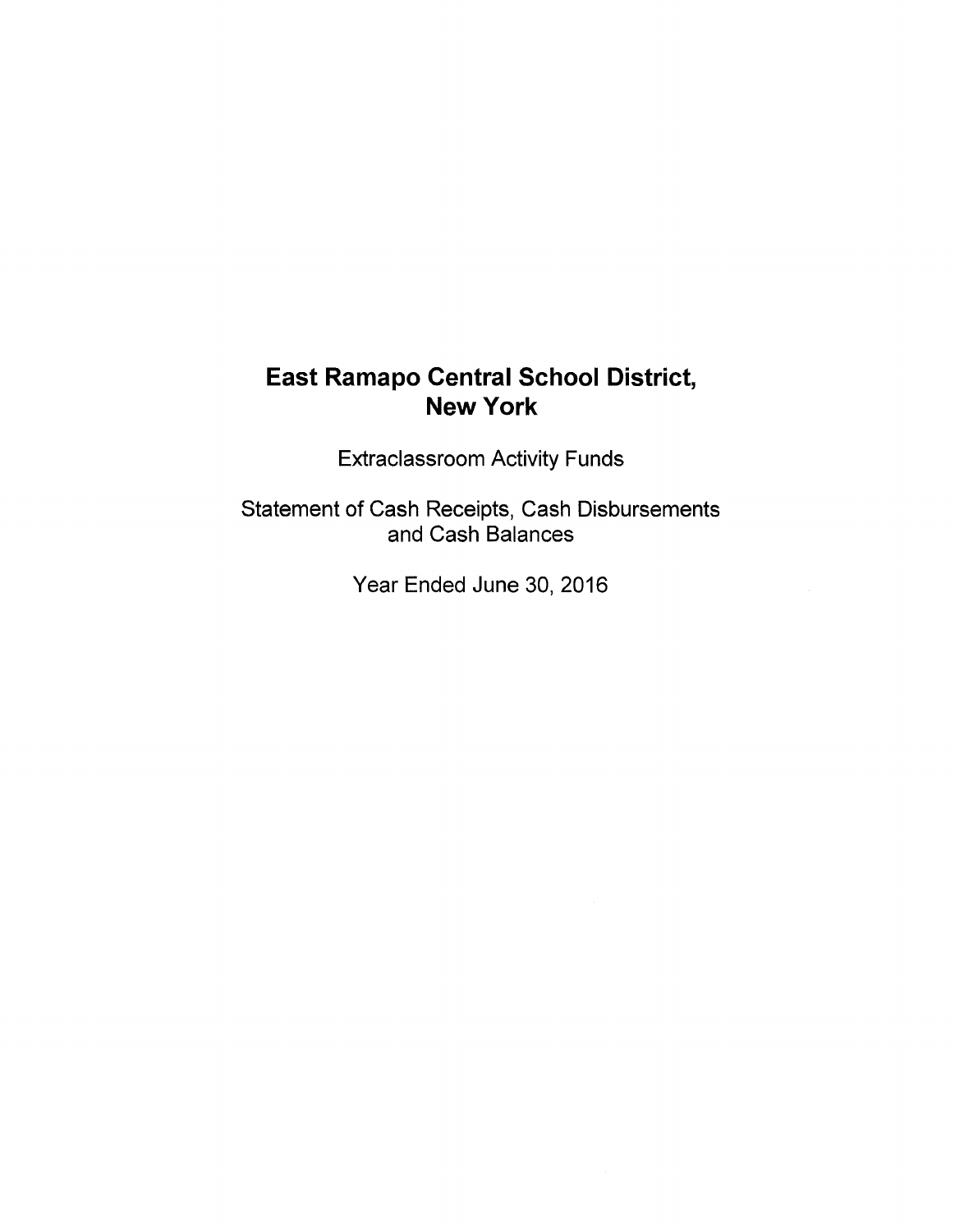

## **Independent Auditors' Report**

## **The Board of Education of the East Ramapo Central School District, New York**

## **Report on the Financial Statements**

We have audited the accompanying statement of cash receipts, cash disbursements and cash balances of the Extraclassroom Activity Funds of the East Ramapo Central School District, New York, as of and for the year ended June 30, 2016, and the related note to financial statement.

#### **Management's Responsibility for the Financial Statements**

Management is responsible for the preparation and fair presentation of this financial statement in accordance with the cash basis of accounting described in Note 1; this includes determining that the cash basis of accounting is an acceptable basis for the preparation of the financial statements in the circumstances. Management is also responsible for the design, implementation and maintenance of internal control relevant to the preparation and fair presentation of financial statements that are free from material misstatement, whether due to fraud or error.

#### **Auditors' Responsibility**

Our responsibility is to express an opinion on this financial statement based on our audit. We conducted our audit in accordance with auditing standards generally accepted in the United States of America. Those standards require that we plan and perform the audit to obtain reasonable assurance about whether the financial statement is free from material misstatement.

An audit involves performing procedures to obtain audit evidence about the amounts and disclosures in the financial statement. The procedures selected depend on the auditors' judgment, including the assessment of the risks of material misstatement of the financial statement, whether due to fraud or error. In making those risk assessments, the auditor considers internal control relevant to the entity's preparation and fair presentation of the financial statement in order to design audit procedures that are appropriate in the circumstances, but not for the purpose of expressing an opinion on the effectiveness of the entity's internal control. Accordingly, we express no such opinion. An audit also includes evaluating the appropriateness of accounting policies used and the reasonableness of significant accounting estimates made by management, as well as evaluating the overall presentation of the financial statement.

We believe that the audit evidence we have obtained is sufficient and appropriate to provide a basis for our qualified audit opinion.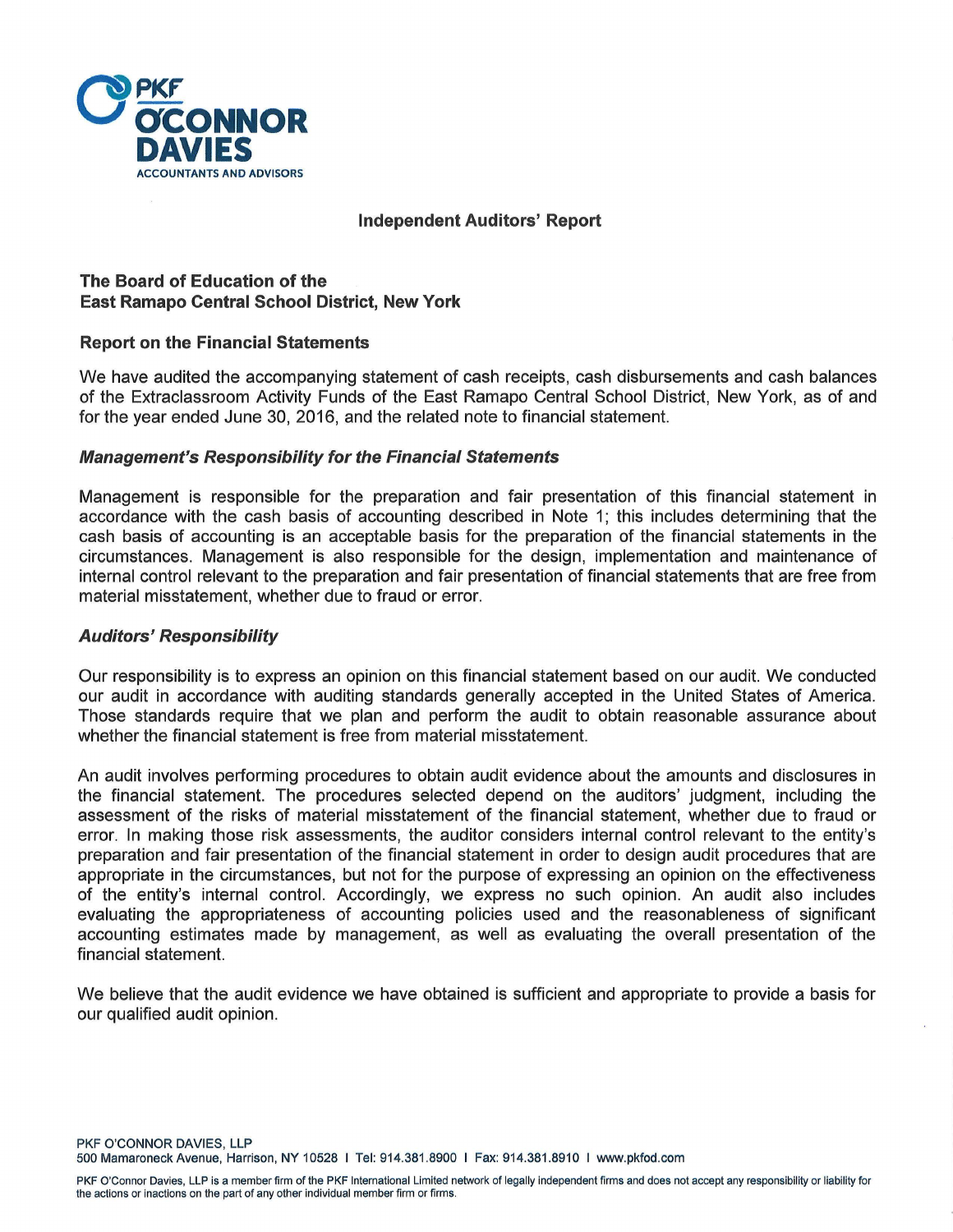## **Basis for Qualified Opinion**

Controls over cash receipts during the time period between when receipts are first received by student club members and when such receipts are given to School District personnel for initial entry in the accounting records are not sufficient to enable us to extend our audit procedures beyond the receipts recorded. Accordingly, we were unable to form an opinion with respect to the completeness of cash receipts.

## **Qualified Opinion**

In our opinion, except for the possible effects of the matter discussed in the basis for qualified opinion paragraph, the financial statement referred to in the first paragraph presents fairly, in all material respects, the cash receipts, cash disbursements and cash balances of the Extraclassroom Activity Funds of the East Ramapo Central School District, New York as of June 30, 2016 and for the year then ended, in accordance with the cash basis of accounting as described in Note 1.

## **Basis of Accounting**

We draw attention to Note 1 of the financial statement, which describes the basis of accounting. The financial statement was prepared on the cash basis of accounting, which is a basis of accounting other than accounting principles generally accepted in the United States of America. Our opinion is not modified with respect to this matter.

## **Restriction on Use**

This report is intended solely for the information and use of the Board of Education, the State Education Department and management and is not intended to be and should not be used by anyone other than these specified parties.

PKF O'Connor Davies, LLP

**PKF O'Connor Davies. LL** Harrison, New York October 5, 2016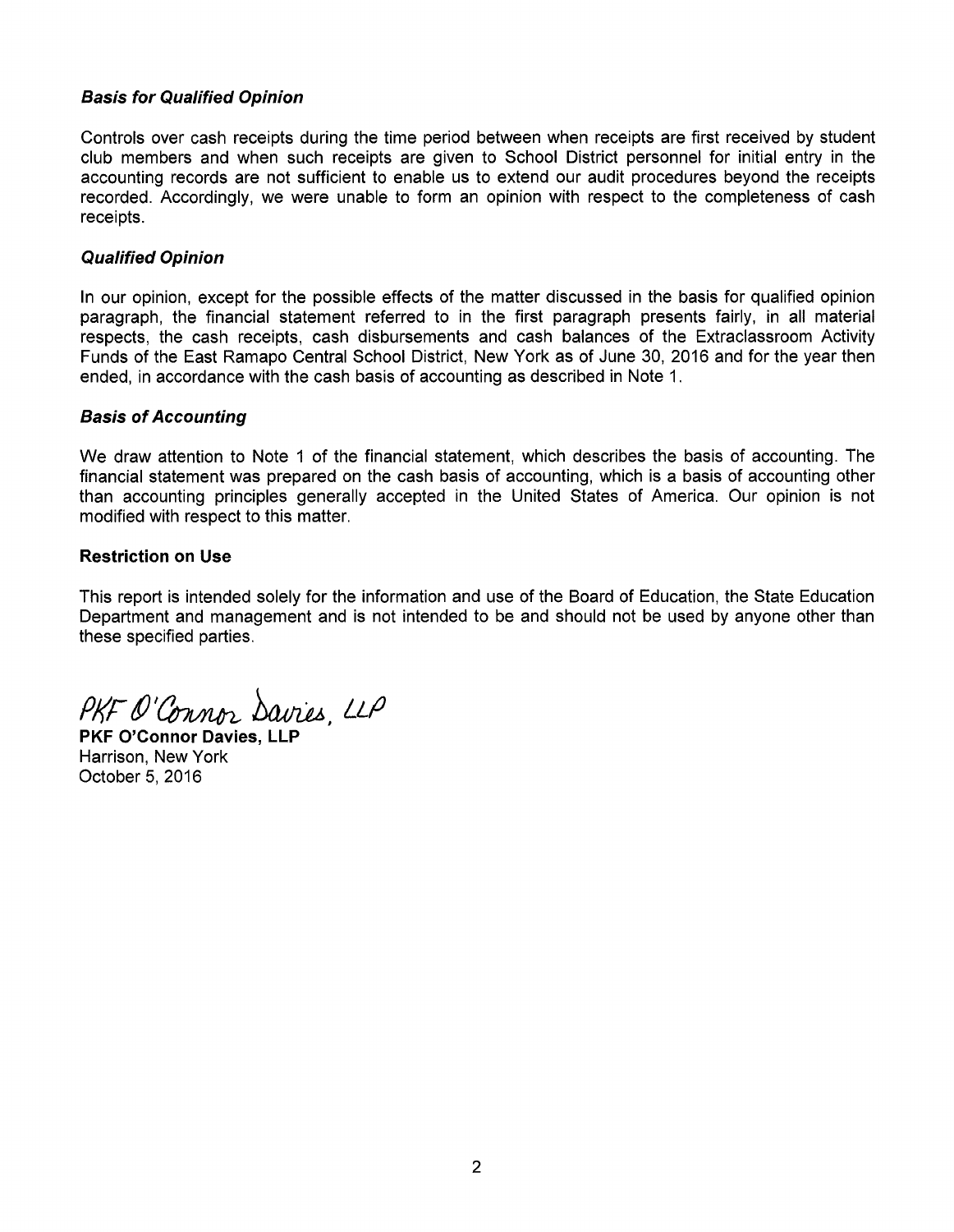## Extraclassroom Activity Funds Statement of Cash Receipts, Cash Disbursements and Cash Balances Year Ended June 30, 2016

|                                         | Cash<br><b>Balances</b><br>Beginning<br>Receipts |                          | Disburse-<br>ments | Cash<br><b>Balances</b><br>Ending |  |
|-----------------------------------------|--------------------------------------------------|--------------------------|--------------------|-----------------------------------|--|
| <b>RAMAPO SENIOR HIGH SCHOOL</b>        |                                                  |                          |                    |                                   |  |
| Class of 2016                           | \$<br>3,005                                      | $\mathfrak{S}$<br>29,724 | \$<br>32,729       | \$                                |  |
| Class of 2017                           | 5,639                                            | 5,455                    | 1,490              | 9,604                             |  |
| Class of 2018                           | 3,002                                            | 2,628                    | 1,000              | 4,630                             |  |
| Class of 2019                           |                                                  | 1,473                    |                    | 1,473                             |  |
| <b>ACE</b>                              | 1,228                                            |                          |                    | 1,228                             |  |
| Advance Placement Exam                  |                                                  | 19,692                   | 19,691             | 1                                 |  |
| <b>ARISTA</b>                           | 4,066                                            | 4,075                    | 4,533              | 3,608                             |  |
| <b>Athletic Sports Club</b>             | 1,628                                            | 2,378                    | 2,737              | 1,269                             |  |
| <b>BASIC</b>                            | 726                                              | 1,075                    | 1,752              | 49                                |  |
| Dance Club                              |                                                  | 12,894                   | 12,223             | 671                               |  |
| Drama Club                              | 7,091                                            | 23,358                   | 20,749             | 9,700                             |  |
| <b>English Honor Society</b>            | 1,796                                            | 180                      | 677                | 1,299                             |  |
| <b>Environmental Garden Club</b>        | 2,046                                            | 870                      |                    | 2,916                             |  |
| Foreign Language Honor Society          |                                                  | 400                      |                    | 400                               |  |
| <b>French Club</b>                      | 28                                               |                          |                    | 28                                |  |
| Freshman                                | 9                                                | 941                      |                    | 950                               |  |
| <b>Helping Fund</b>                     | 324                                              | 2,358                    | 2,553              | 129                               |  |
| Math Honor Society                      | 1,580                                            | 544                      | 540                | 1,584                             |  |
| <b>Model United Nations</b>             |                                                  | 1,156                    | 752                | 404                               |  |
| Multiculture/Circle of Friends          | 73                                               |                          |                    | 73                                |  |
| National Art Honor Society              |                                                  | 376                      | 374                | $\overline{2}$                    |  |
| National Honor Society                  | 2,525                                            | 2,747                    | 2,691              | 2,581                             |  |
| Principal Administration Fund           | 336                                              |                          |                    | 336                               |  |
| Ramapo Key Club                         | 4,917                                            | 2,772                    | 3,061              | 4,628                             |  |
| <b>RHS Family Resource</b>              |                                                  | 600                      | 158                | 442                               |  |
| School Planner Act                      |                                                  | 125                      |                    | 125                               |  |
| Science Honor Society                   | 644                                              | 515                      | 636                | 523                               |  |
| Social Studies Honor Society            | 486                                              | 549                      | 512                | 523                               |  |
| Spanish Club - ASPIRA                   | 707                                              |                          |                    | 707                               |  |
| Spanish Exchange Club                   | 567                                              |                          | 455                | 112                               |  |
| <b>Student Council</b>                  | 5,784                                            | 10,308                   | 7,999              | 8,093                             |  |
| Transcripts, Caps and Gowns             | 1,694                                            | 380                      | 878                | 1,196                             |  |
| Video Production Media                  | 267                                              |                          |                    | 267                               |  |
| Yearbook                                | 9                                                | 27,742                   | 27,751             |                                   |  |
| <b>Total Ramapo Senior High School</b>  | 50,177                                           | 155,315                  | 145,941            | 59,551                            |  |
| <b>SPRING VALLEY SENIOR HIGH SCHOOL</b> |                                                  |                          |                    |                                   |  |
| Class of 2013                           | 161                                              |                          | 161                |                                   |  |
| Class of 2014                           | 10,746                                           | 400                      | 5,256              | 5,890                             |  |
| Class of 2015                           | 1,013                                            | 5,400                    | 6,413              |                                   |  |
| Class of 2016                           | 5,410                                            | 59,877                   | 62,806             | 2,481                             |  |
| Class of 2017                           | 279                                              | 2,058                    | 1,367              | 970                               |  |
| Class of 2018                           | 454                                              | 2,625                    | 1,470              | 1,609                             |  |
| Class of 2019                           |                                                  | 1,631                    | 912                | 719                               |  |

(Continued)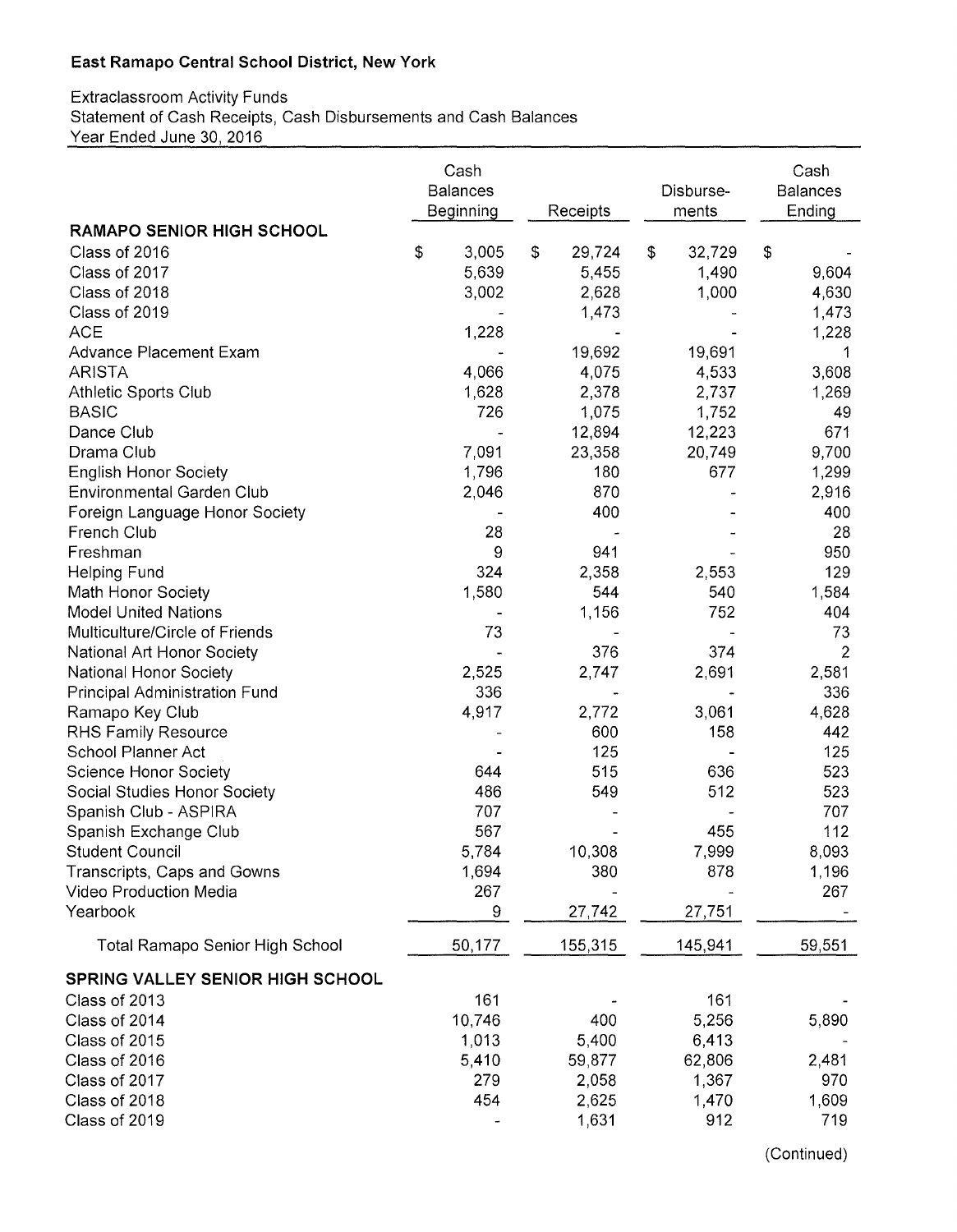## Extraclassroom Activity Funds Statement of Cash Receipts, Cash Disbursements and Cash Balances (Continued) Year Ended June 30, 2016

|                                               |    | Cash<br><b>Balances</b><br>Beginning |    | Receipts |    | Disburse-<br>ments |    | Cash<br><b>Balances</b><br>Ending |  |
|-----------------------------------------------|----|--------------------------------------|----|----------|----|--------------------|----|-----------------------------------|--|
| <b>SPRING VALLEY SENIOR HIGH</b>              |    |                                      |    |          |    |                    |    |                                   |  |
| <b>SCHOOL (CONTINUED)</b>                     |    |                                      |    |          |    |                    |    |                                   |  |
| <b>Athletic Teams</b>                         | \$ | 2,065                                | \$ | 3,441    | \$ | 4,577              | \$ | 929                               |  |
| Baseball                                      |    | 2                                    |    |          |    |                    |    | $\overline{c}$                    |  |
| <b>Boys Basketball Club</b>                   |    | 65                                   |    |          |    |                    |    | 65                                |  |
| Cheerleading                                  |    | 113                                  |    |          |    |                    |    | 113                               |  |
| <b>Chess Club</b>                             |    | 30                                   |    |          |    |                    |    | 30                                |  |
| Computer Club                                 |    | 5                                    |    |          |    |                    |    | 5                                 |  |
| <b>Cross-Country Team</b>                     |    | $\overline{2}$                       |    |          |    |                    |    | 2                                 |  |
| Dance Club                                    |    | 4,169                                |    | 1,119    |    | 1,045              |    | 4,243                             |  |
| Debate Team                                   |    | 3                                    |    |          |    |                    |    | 3                                 |  |
| English Honor                                 |    | 1,948                                |    | 324      |    | 456                |    | 1,816                             |  |
| <b>Fashion Club</b>                           |    | 322                                  |    |          |    |                    |    | 322                               |  |
| <b>Football Booster Club</b>                  |    | 2,168                                |    | 6,282    |    | 8,421              |    | 29                                |  |
| Foreign Language Honor Society                |    | 330                                  |    | 400      |    | 395                |    | 335                               |  |
| General Organization                          |    | 12,333                               |    | 2,606    |    | 3,614              |    | 11,325                            |  |
| Girls Basketball Club                         |    | 150                                  |    |          |    |                    |    | 150                               |  |
| Golf Club                                     |    | 74                                   |    |          |    |                    |    | 74                                |  |
| Key Club                                      |    | 2,366                                |    | 769      |    | 792                |    | 2,343                             |  |
| Ladies' and Mens' Club                        |    | 299                                  |    |          |    |                    |    | 299                               |  |
| Language Club French                          |    | 150                                  |    |          |    |                    |    | 150                               |  |
| Language Club Spanish                         |    | 330                                  |    |          |    |                    |    | 330                               |  |
| Literary Magazine - Full Circle               |    | 1,403                                |    |          |    |                    |    | 1,403                             |  |
| Math Honor Society                            |    | 278                                  |    | 90       |    | 113                |    | 255                               |  |
| Model Congress                                |    | 202                                  |    |          |    |                    |    | 202                               |  |
| <b>Model United Nations</b>                   |    | 25                                   |    |          |    |                    |    | 25                                |  |
| National Honor Society                        |    | 953                                  |    | 3,259    |    | 4,212              |    |                                   |  |
| Newspaper                                     |    | 305                                  |    |          |    |                    |    | 305                               |  |
| Nursery Childcare                             |    | 2,987                                |    |          |    | 149                |    | 2,838                             |  |
| Poetry Club                                   |    | 250                                  |    | 205      |    | 43                 |    | 412                               |  |
| PBIS                                          |    | 1,514                                |    | 1,374    |    | 142                |    | 2,746                             |  |
| <b>Science Honor Society</b>                  |    | 3,067                                |    | 306      |    | 185                |    | 3,188                             |  |
| Science Olympiad                              |    | 447                                  |    |          |    | 209                |    | 238                               |  |
| Soccer Club                                   |    | 10                                   |    |          |    |                    |    | 10                                |  |
| Social Studies Honor Society                  |    | 653                                  |    | 20       |    |                    |    | 673                               |  |
| <b>STEM Club</b>                              |    |                                      |    | 66       |    |                    |    | 66                                |  |
| SVHS School Store                             |    | 58                                   |    | 7,423    |    | 5,748              |    | 1,733                             |  |
| Swim Club                                     |    | 2,695                                |    | 1,039    |    | 3,424              |    | 310                               |  |
| <b>Tennis Team</b>                            |    | 300                                  |    |          |    |                    |    | 300                               |  |
| Thespians                                     |    | 1,509                                |    | 20,678   |    | 21,601             |    | 586                               |  |
| Track                                         |    | 100                                  |    |          |    |                    |    | 100                               |  |
| <b>VAASA</b>                                  |    | 132                                  |    |          |    |                    |    | 132                               |  |
| Yearbook                                      |    |                                      |    | 830      |    | 79                 |    | 751                               |  |
| <b>Total Spring Valley Senior High School</b> |    | 61,875                               |    | 122,222  |    | 133,590            |    | 50,507                            |  |

(Continued)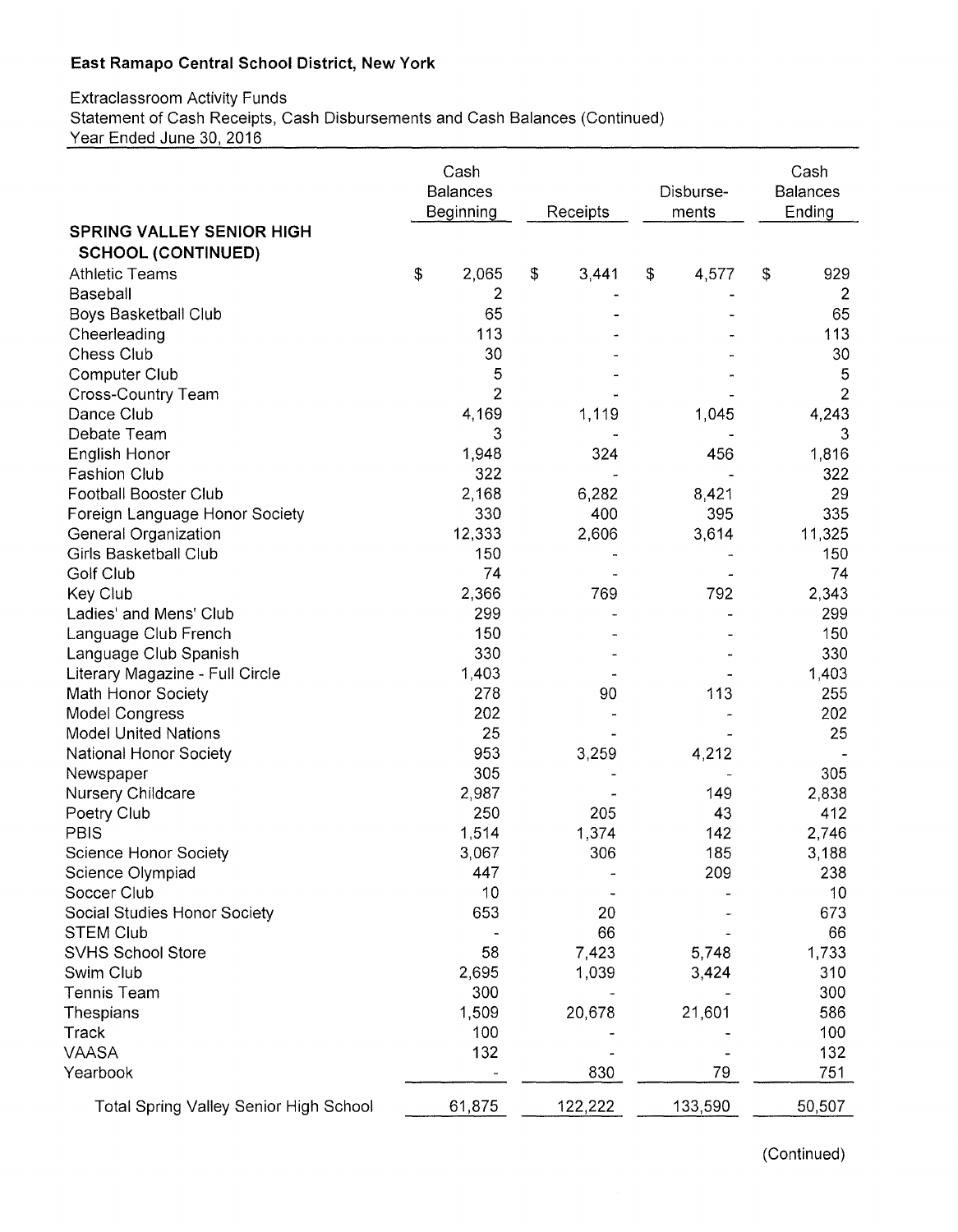## Extraclassroom Activity Funds Statement of Cash Receipts, Cash Disbursements and Cash Balances (Concluded) Year Ended June 30, 2016

|                                           | Cash<br><b>Balances</b><br>Beginning |         |    | Receipts |                | Disburse-<br>ments |    | Cash<br><b>Balances</b><br>Ending |  |
|-------------------------------------------|--------------------------------------|---------|----|----------|----------------|--------------------|----|-----------------------------------|--|
| <b>CHESTNUT RIDGE MIDDLE SCHOOL</b>       |                                      |         |    |          |                |                    |    |                                   |  |
| <b>CRMS Fund</b>                          | \$                                   | 643     | \$ | 3,612    | $\mathfrak{L}$ | 1,577              | \$ | 2,678                             |  |
| National Junior Honor Society             |                                      | 11      |    | 340      |                | 340                |    | 11                                |  |
| <b>School Store</b>                       |                                      | 202     |    | 1,095    |                | 1,285              |    | 12                                |  |
| <b>Student Council</b>                    |                                      | 6,368   |    | 13,191   |                | 11,709             |    | 7,850                             |  |
| Yearbook                                  |                                      | 1,297   |    | 3,797    |                | 3,703              |    | 1,391                             |  |
| <b>Total Chestnut Ridge Middle School</b> |                                      | 8,521   |    | 22,035   |                | 18,614             |    | 11,942                            |  |
| POMONA MIDDLE SCHOOL                      |                                      |         |    |          |                |                    |    |                                   |  |
| Drama Club                                |                                      | 1,119   |    | 232      |                | 1,010              |    | 341                               |  |
| <b>Environmental Club</b>                 |                                      | 17      |    |          |                |                    |    | 17                                |  |
| Leadership Club                           |                                      | 455     |    |          |                |                    |    | 455                               |  |
| National Junior Honor Society             |                                      | 862     |    | 1,410    |                | 1,435              |    | 837                               |  |
| <b>PBIS</b>                               |                                      | 120     |    | 2,030    |                | 1,536              |    | 614                               |  |
| <b>Student Council</b>                    |                                      | 2,073   |    | 1,673    |                | 2,956              |    | 790                               |  |
| Yearbook Club                             |                                      | 2,121   |    | 1,979    |                | 2,076              |    | 2,024                             |  |
| Total Pomona Middle School                |                                      | 6,767   |    | 7,324    |                | 9,013              |    | 5,078                             |  |
| Total All Schools                         | S                                    | 127,340 | S  | 306,896  | \$             | 307,158            | \$ | 127,078                           |  |

The accompanying note is an integral part of the financial statement.